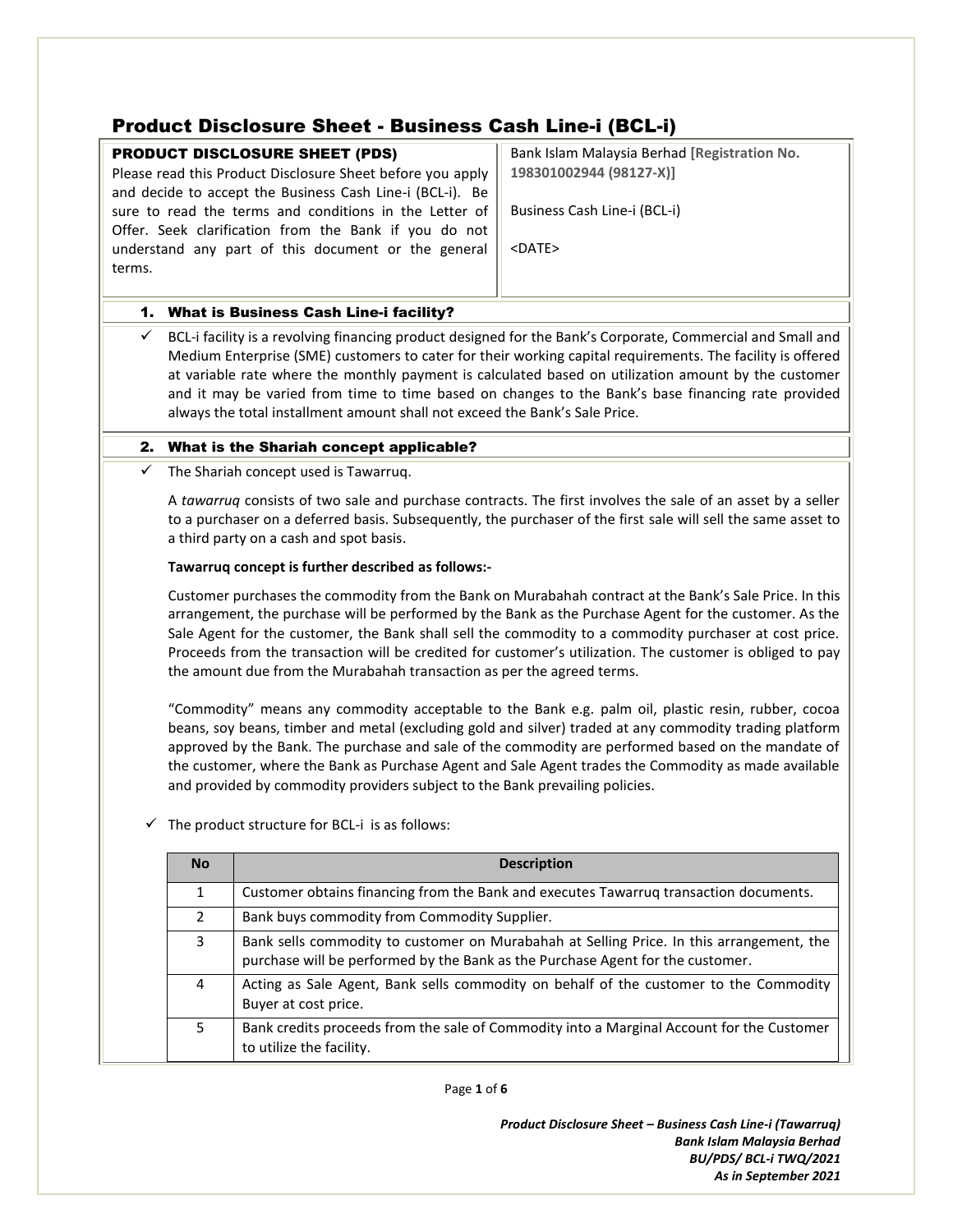|        | 6<br>The Customer utilizes the fund placed in the Marginal Account as and when required via a<br>designated Current Account (CA).<br>Customer pays the Commodity Sale price as per the agreed terms.<br>$\overline{7}$                                                                                                                                                                                                                                                                                                                                                              |                                                                          |                                                                                                                       |  |  |  |
|--------|-------------------------------------------------------------------------------------------------------------------------------------------------------------------------------------------------------------------------------------------------------------------------------------------------------------------------------------------------------------------------------------------------------------------------------------------------------------------------------------------------------------------------------------------------------------------------------------|--------------------------------------------------------------------------|-----------------------------------------------------------------------------------------------------------------------|--|--|--|
|        |                                                                                                                                                                                                                                                                                                                                                                                                                                                                                                                                                                                     |                                                                          |                                                                                                                       |  |  |  |
|        | 3. What do I get from this product?                                                                                                                                                                                                                                                                                                                                                                                                                                                                                                                                                 |                                                                          |                                                                                                                       |  |  |  |
| ✓      | The Customer will obtain financing amount required payable within the tenure as approved by the Bank.                                                                                                                                                                                                                                                                                                                                                                                                                                                                               |                                                                          |                                                                                                                       |  |  |  |
|        | Tenure                                                                                                                                                                                                                                                                                                                                                                                                                                                                                                                                                                              |                                                                          | Up to one (1) year or twelve (12) months and can be<br>extended by the Bank on yearly basis (subject to<br>approval). |  |  |  |
|        | <b>Financing Amount</b>                                                                                                                                                                                                                                                                                                                                                                                                                                                                                                                                                             |                                                                          | Minimum: RM5,000-00                                                                                                   |  |  |  |
|        |                                                                                                                                                                                                                                                                                                                                                                                                                                                                                                                                                                                     | The sample calculation is illustrated below:                             |                                                                                                                       |  |  |  |
|        | <b>Example</b><br><b>Facility Limit</b><br>Bank's<br>rate<br>Rate)                                                                                                                                                                                                                                                                                                                                                                                                                                                                                                                  | RM1,000,000.00<br>$\ddot{\cdot}$<br>Profit<br>15%<br>$\cdot$<br>(Ceiling | Tenure<br>1 year<br>Bank's Sale Price :<br>RM1,150,000.00                                                             |  |  |  |
|        | Profit Rate                                                                                                                                                                                                                                                                                                                                                                                                                                                                                                                                                                         | Bank's Effective<br>6.97%<br>$\therefore$<br>(BFR<br>±<br>'Spread')      | * BFR is assumed at 5.47% p.a. while spread is 1.5%                                                                   |  |  |  |
|        | Formula on calculation of profit :                                                                                                                                                                                                                                                                                                                                                                                                                                                                                                                                                  |                                                                          |                                                                                                                       |  |  |  |
|        | $\Pi = P X r X t$<br>N                                                                                                                                                                                                                                                                                                                                                                                                                                                                                                                                                              |                                                                          |                                                                                                                       |  |  |  |
|        | $\Pi$ = Profit<br>P = Principal (utilized amount)<br>$r =$ Effective rate<br>$t =$ number of days<br>N = total number of days in a year<br>Note:<br>The above example is only for illustration purpose and may not show the actual financing obligation of<br>each Business Cash Line-i.<br>BFR (as at 1 December 2020) is 5.47%.<br>Please refer to Bank Islam's website https://www.bankislam.com/deposit-financing-rates/ for the latest<br>BFR.                                                                                                                                 |                                                                          |                                                                                                                       |  |  |  |
|        |                                                                                                                                                                                                                                                                                                                                                                                                                                                                                                                                                                                     |                                                                          |                                                                                                                       |  |  |  |
| 4.     |                                                                                                                                                                                                                                                                                                                                                                                                                                                                                                                                                                                     | <b>What are my obligations?</b>                                          |                                                                                                                       |  |  |  |
| ✓<br>✓ | On monthly basis, the Customer is required to pay the Bank's Profit based on utilisation amount which is<br>computed based on prevailing Bank's Effective Profit Rate, which will not exceed the Ceiling Rate.<br>The difference sum between the total Bank's Sale Price and the actual amount charged to the Customer<br>(based on Effective Rate) are to be treated as Ibra' (rebate).<br>Upon maturity of the facility, the Customer is required to make a full settlement for the outstanding profit<br>$\checkmark$<br>payment and principal portion of the Bank's Sale Price. |                                                                          |                                                                                                                       |  |  |  |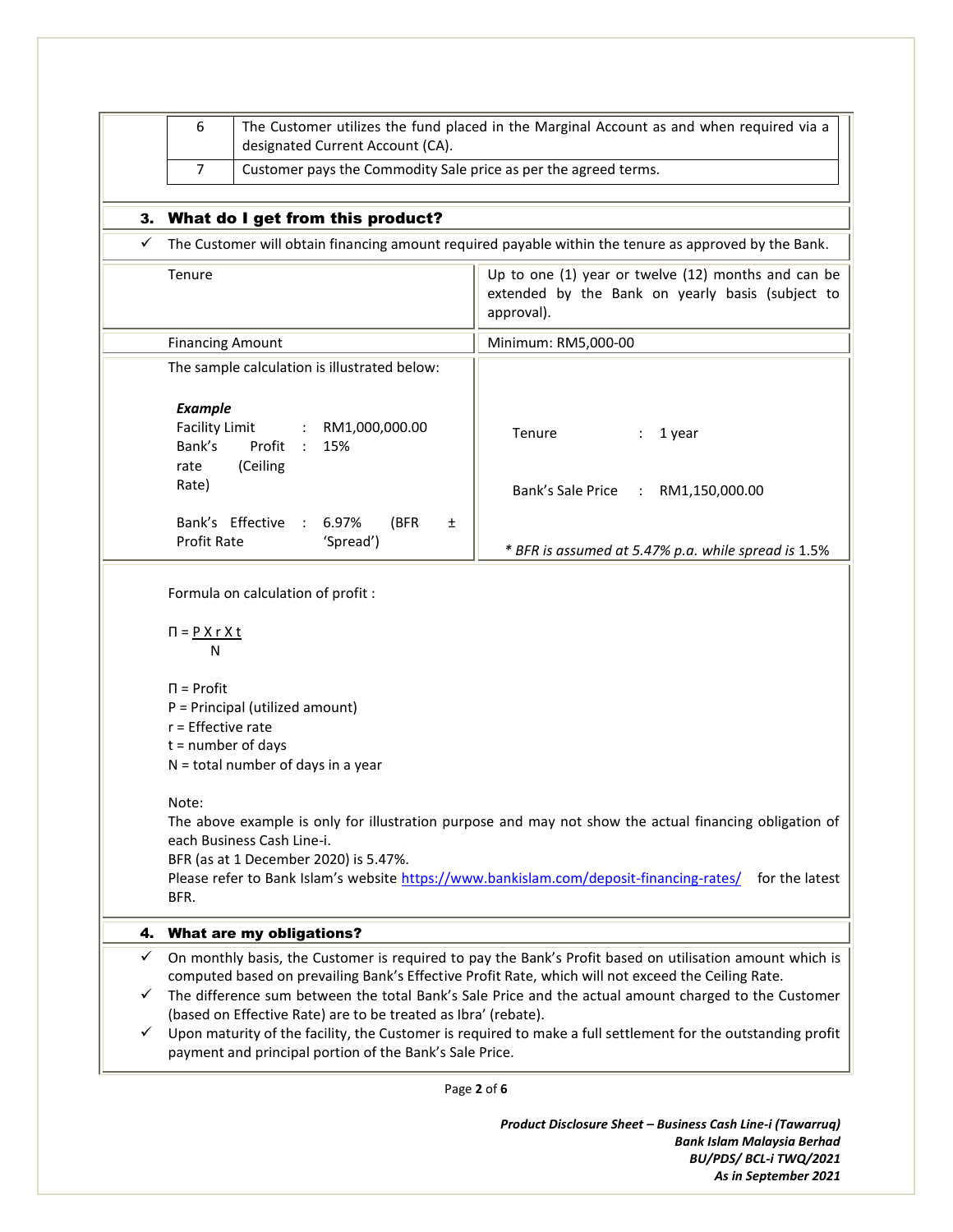|              | 5. What are the fees and charges that I have to pay?                                                                                                                                   |  |  |  |
|--------------|----------------------------------------------------------------------------------------------------------------------------------------------------------------------------------------|--|--|--|
| ✓            | Stamp Duty (as per Stamp Duty Act 1949 (Revised 1989)).                                                                                                                                |  |  |  |
| ✓            | Legal fee & disbursement Including solicitors fee for preparing financing documentation, registration of                                                                               |  |  |  |
|              | charge, land search and bankruptcy search (where applicable)                                                                                                                           |  |  |  |
| ✓            | Tawarruq Agency fee of RM50.00 for every Tawarruq transaction.                                                                                                                         |  |  |  |
| $\checkmark$ | Cancellation of the facility - you are to pay the Bank all costs (if any) for the preparation and registration                                                                         |  |  |  |
|              | of security documents that has been incurred by the Bank in connection with the facility including all                                                                                 |  |  |  |
|              | expenses incurred during the claim process.                                                                                                                                            |  |  |  |
| ✓            | Processing Fee (only applicable for non SME)                                                                                                                                           |  |  |  |
|              | 6. What if I fail to fulfill my obligations?                                                                                                                                           |  |  |  |
| ✓            | Should you fail to fulfill your obligation in a timely manner, the following shall apply:-                                                                                             |  |  |  |
|              | <b>Event of Default</b>                                                                                                                                                                |  |  |  |
|              | The Bank may by written notice to you, demand for immediate payment of amount overdue from<br>a.<br>you and/ or the guarantor;                                                         |  |  |  |
|              | b. The Bank has the right to set off your deposit or any other account(s) maintained with the Bank<br>towards settlement of overdue payment under this facilities granted by the Bank; |  |  |  |
|              | The Bank has the right to take legal action against you if you fail to respond to the reminder<br>c.                                                                                   |  |  |  |
|              | and/or demand notices. The Bank shall exercise its right on any security pledged with the Bank                                                                                         |  |  |  |
|              | and you are to bear all the cost involved. You are also responsible to settle any shortfall. Legal                                                                                     |  |  |  |
|              | action against you may affect your credit rating leading to any future credit assessment being                                                                                         |  |  |  |
|              | more difficult or expensive to you; and                                                                                                                                                |  |  |  |
|              | d. Cross default of other facilities with the Bank may be triggered.                                                                                                                   |  |  |  |
|              | <b>Late Payment</b><br>٠                                                                                                                                                               |  |  |  |
|              | The Bank shall impose Ta'widh (compensation) against you as follows:-                                                                                                                  |  |  |  |
|              | Before maturity of the facility<br>a.                                                                                                                                                  |  |  |  |
|              | A sum equivalent to one per centum (1%) per annum on overdue installment(s) until date of full                                                                                         |  |  |  |
|              | payment;                                                                                                                                                                               |  |  |  |
|              | b. After maturity of the facility                                                                                                                                                      |  |  |  |
|              | A sum equivalent to the prevailing daily overnight Islamic Interbank Money Market Rate (IIMM)<br>on outstanding balance i.e. outstanding Sale Price less Ibra' (if any);               |  |  |  |
|              | Post judgment debt<br>c.                                                                                                                                                               |  |  |  |
|              | A sum equivalent to the prevailing daily overnight Islamic Interbank Money Market Rate on basic<br>judgment sum calculated from judgment date until date of full payment.              |  |  |  |
|              | Note: The imposition of Ta'widh is in such manner as approved by Bank Negara Malaysia from                                                                                             |  |  |  |
|              | time to time.                                                                                                                                                                          |  |  |  |
|              | 7. What if I fully settle the financing before its maturity?                                                                                                                           |  |  |  |
| ✓            | Rebate (Ibra') will be given to you on early settlement or early redemption of the facility.                                                                                           |  |  |  |
| v            | Rebate (Ibra') Formula:                                                                                                                                                                |  |  |  |
|              | Ibra' / Rebate on early settlement = Deferred Profit                                                                                                                                   |  |  |  |
|              |                                                                                                                                                                                        |  |  |  |
|              | Note:                                                                                                                                                                                  |  |  |  |

Page **3** of **6**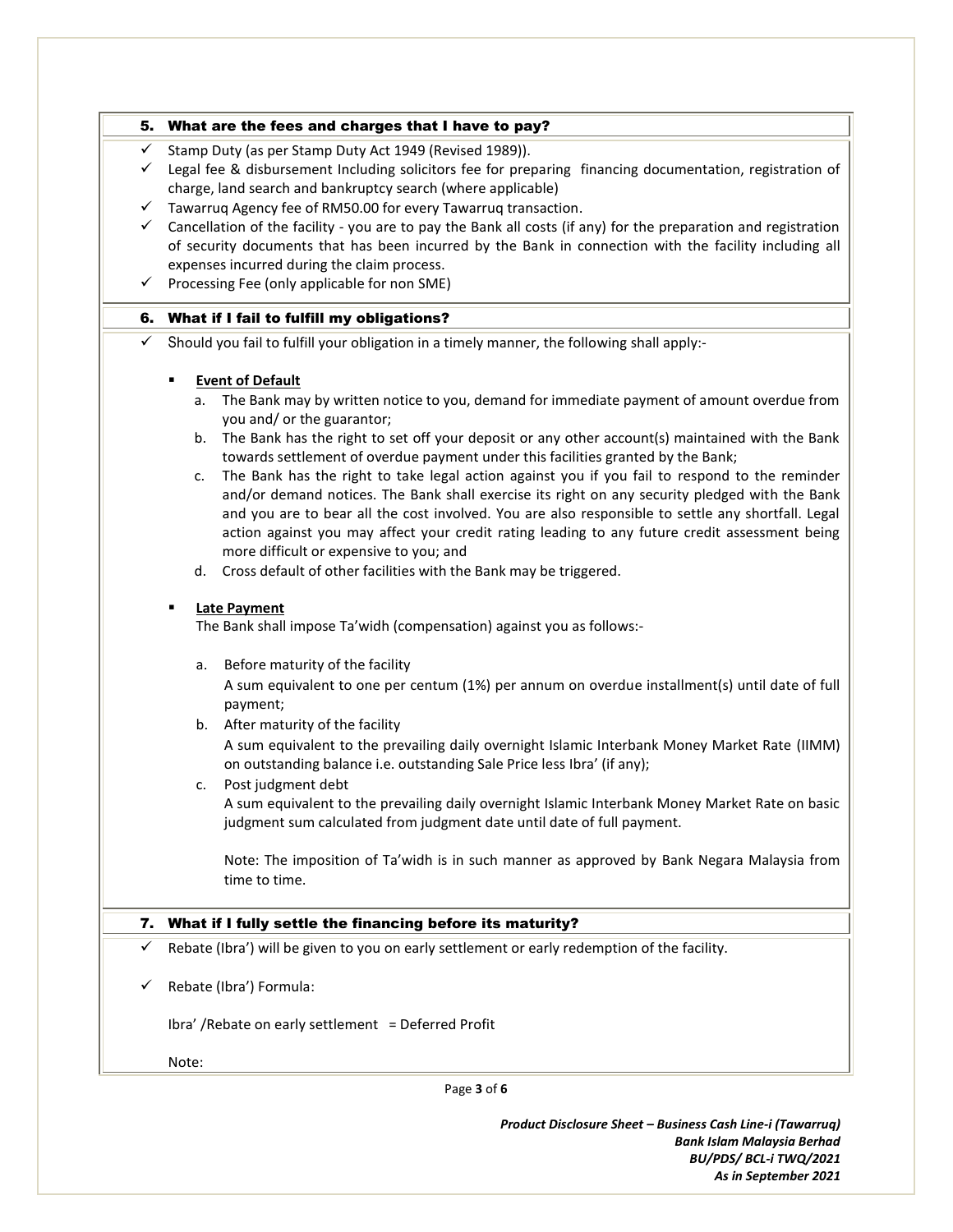- i. Deferred Profit = Total Contracted Profit Accrued Profit
- ii. Total Contracted Profit = Sale Price Purchase Price (or Financing Amount)
- iii. Accrued Profit is calculated based on Effective Profit Rate of the outstanding Purchase Price (or Financing Amount) being disbursed (or utilized).
- iv. The Bank does not impose a lock-in period for this facility and there is no fee imposed for early settlement before maturity.

#### 8. Do I need to take up Takaful coverage?

 $\checkmark$  It is optional, however you or your supplier is advised to subscribe to any appropriate Takaful protection.

#### 9. What are the major risks?

 $\checkmark$  The Bank's Effective Profit rates offered may fluctuate during the tenure of the financing for facility with variable rate. An increase in base financing rate may result in higher monthly payment. However, the Bank's Effective Profit rate should not exceed the Ceiling Rate.

#### 10. Do I need a guarantor or collateral?

 If you do not meet the minimum credit requirement, Bank Islam may require guarantor(s) or collateral in order for you to proceed with the submission.

#### 11. What do I need to do if there are changes to my contact detail?

 $\checkmark$  It is important for you to immediately inform us of any changes in your contact details to ensure that all correspondences reach you in a timely manner.

#### 12.Where can I get assistance and redress?

 If you have difficulties in servicing the payments, you should contact us earliest possible to discuss the payment options. You may contact us at:

#### *Corporate Banking*

*Bank Islam Malaysia Berhad 27 th Floor, Menara Bank Islam No 22, Jalan Perak, 50450 Kuala Lumpur Relationship Manager: (to be filled by our RM's) Tel: (to be filled by our RM's)* Fax: *03-2726 7818 Email: (to be filled by our RM's) Or*

## *Commercial Banking*

*Bank Islam Malaysia Berhad*

*23rd Floor, Menara Bank Islam No 22, Jalan Perak,*

*50450 Kuala Lumpur*

*Relationship Manager: (to be filled by our RM's)*

*Tel: (to be filled by our RM's)*

Page **4** of **6**

*Product Disclosure Sheet – Business Cash Line-i (Tawarruq) Bank Islam Malaysia Berhad BU/PDS/ BCL-i TWQ/2021 As in September 2021*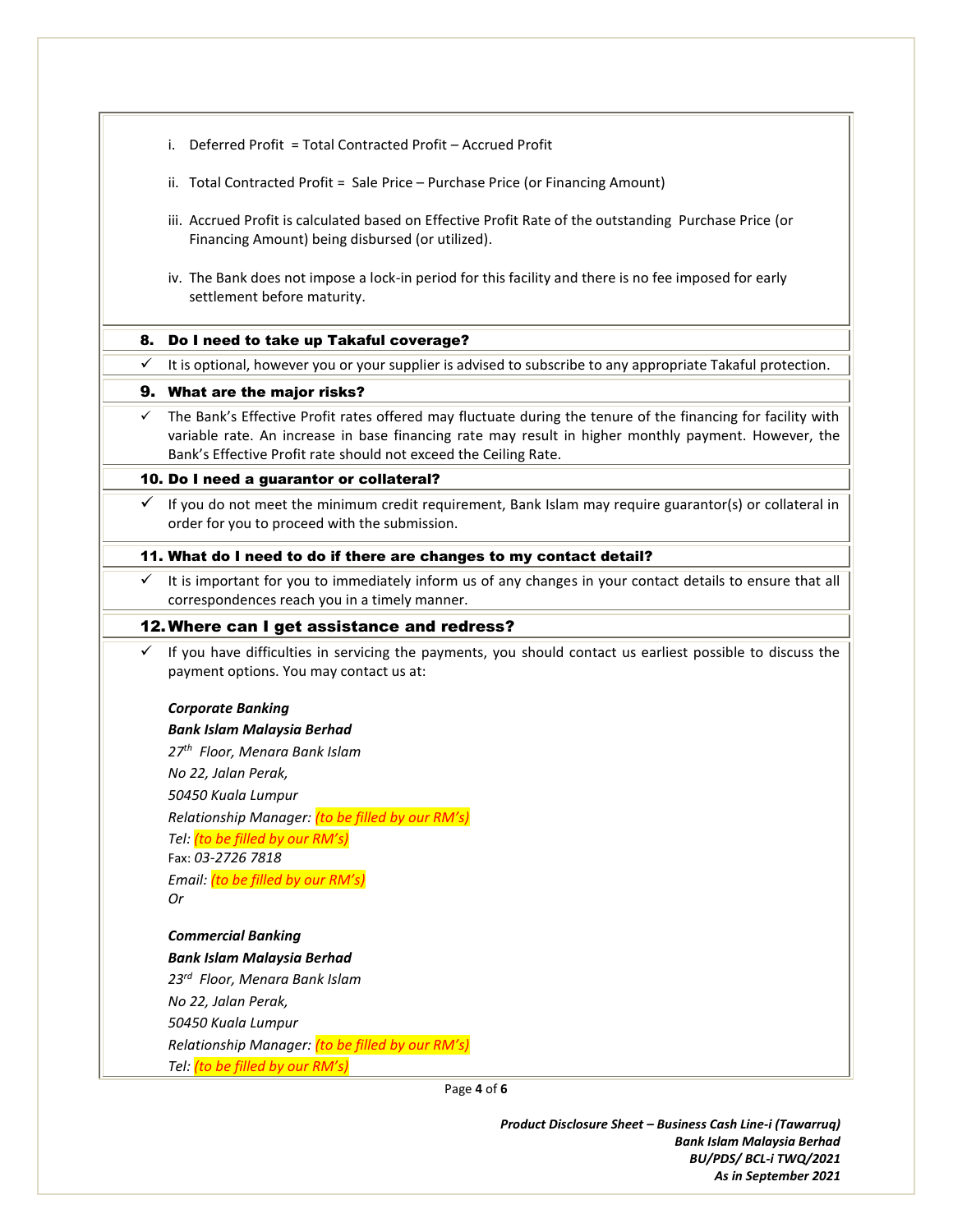Fax: *03-2726 7818 Email: (to be filled by our RM's)*

*Or* 

# *SME Banking*

*Bank Islam Malaysia Berhad 16th Floor, Menara Bank Islam No 22, Jalan Perak, 50450 Kuala Lumpur Fax: 03-2726 7818 Email sme-assist@bankislam.com.my:* 

 $\checkmark$  If you wish to complaint on the products or services provided by us, you may contact us at:

## *Contact Centre & Customer Care Bank Islam Malaysia Berhad*

*17th Floor, Menara Bank Islam, No. 22, Jalan Perak, 50450 Kuala Lumpur. Tel: 03-26 900 900 Fax: 03-2782 1337 Email[: contactcenter@bankislam.com.my](mailto:contactcenter@bankislam.com.my)*

 $\checkmark$  For SME, you may seek the services of Agensi Kaunseling dan Pengurusan Kredit (AKPK), an agency established by Bank Negara Malaysia to provide free services and money management, credit counseling, financial education and debt restructuring. You can contact AKPK at:

*Level 5 and 6, Menara Bumiputra Commerce Jalan Raja Laut 50350 Kuala Lumpur Tel: 603 -2616 7766 Fax: 603 -2616 7601 Website: https://www.akpk.org.my/*

 $\checkmark$  If your query or complaints is not satisfactorily resolved by us, you may contact Bank Negara Malaysia LINK or TELELINK at:

## *Block D, Bank Negara Malaysia,*

 *Jalan Dato' Onn, 50480 Kuala Lumpur. Tel: 1-300-88-5465 Fax: 03-2174 1515 Email[: bnmtelelink@bnm.gov.my](mailto:bnmtelelink@bnm.gov.my)*

#### 13. Where can I get further information?

 $\checkmark$  Should you require additional information about Business Cash Line-i (BCL-i) product, please refer to our branches or contact:

Page **5** of **6**

*Product Disclosure Sheet – Business Cash Line-i (Tawarruq) Bank Islam Malaysia Berhad BU/PDS/ BCL-i TWQ/2021 As in September 2021*